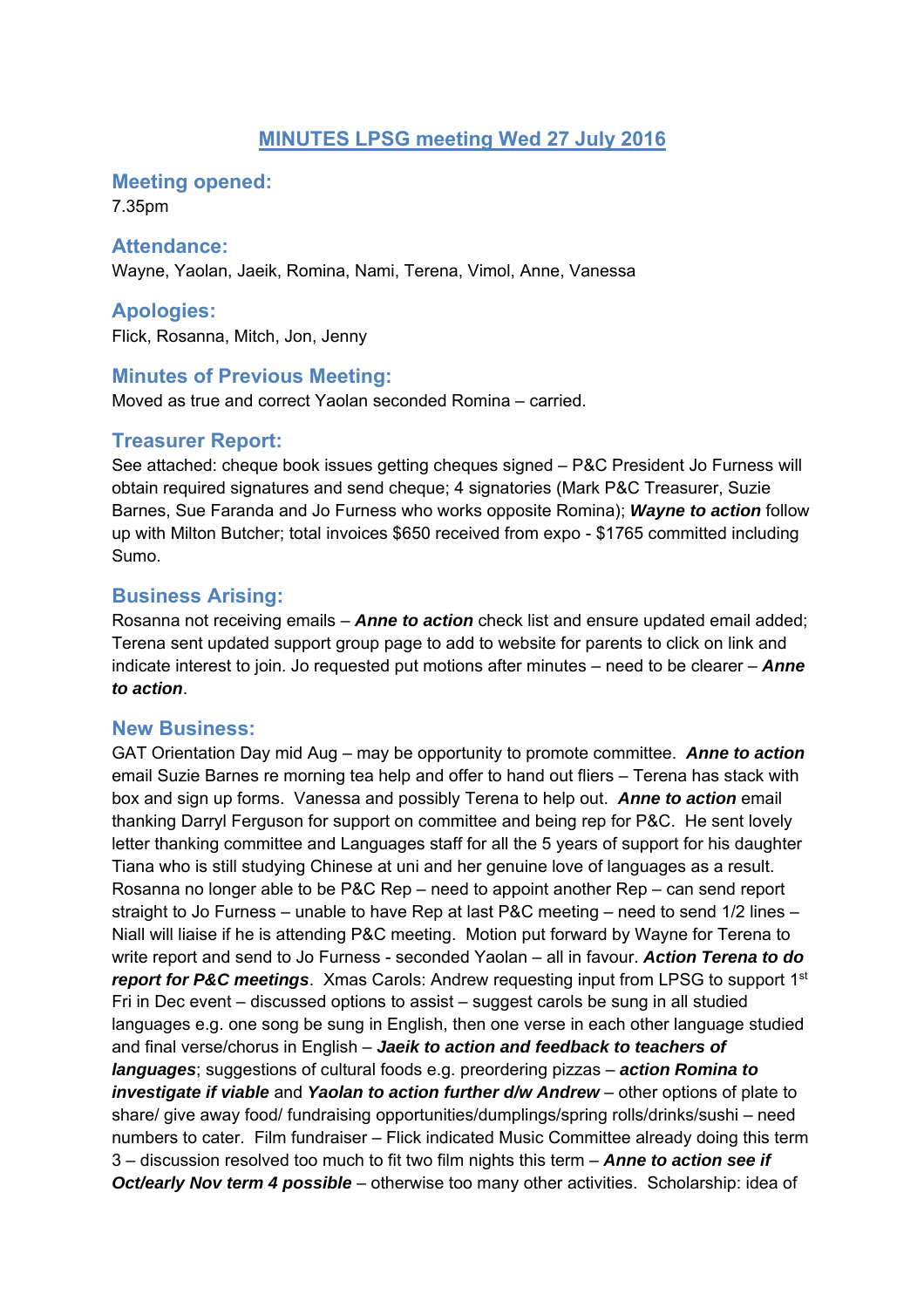possibly \$100-200 suggested to show support to language students, increase languages profile and promote languages – need to put languages on the map more similarly to music via Art Auction – discussed possibilities of middle school/senior school/final year student award at assembly – needs to be equitable across all languages but needs further discussion and involvement with school administration. Could be application process and go towards school overseas language tour for fare, spending money – possibly aim at year 10 to pay languages fee for top student, most improved student – fundraising ideas discussed e.g. Nobu chef cooking class, French/Japanese chocolate making maybe pre Easter 2017, wine fundraiser. Resolved to consider options for increasing fundraising income and consider scholarships/languages for year 10 continuing into year 11/12.

# **Teaching Report:**

Thanks for help at expo and committee;  $26<sup>th</sup>$  Sept GAT Club Day – visiting Confucius Institute to learn about Chinese culture; Japanese and Italian students currently visiting; Sep Italian tour; Jan 2017 Japan tour; Sep 2017 Korean tour; Grace Costa on long service leave 5 weeks – Louise Chapman acting Head of Department.

**Next Meeting:**  Wed 24/8/16 7.30pm

**Meeting Closed:** 

8.53pm

#### **Motions:**

Motion put forward by Wayne for Terena to write report and send to Jo Furness - seconded Yaolan – all in favour.